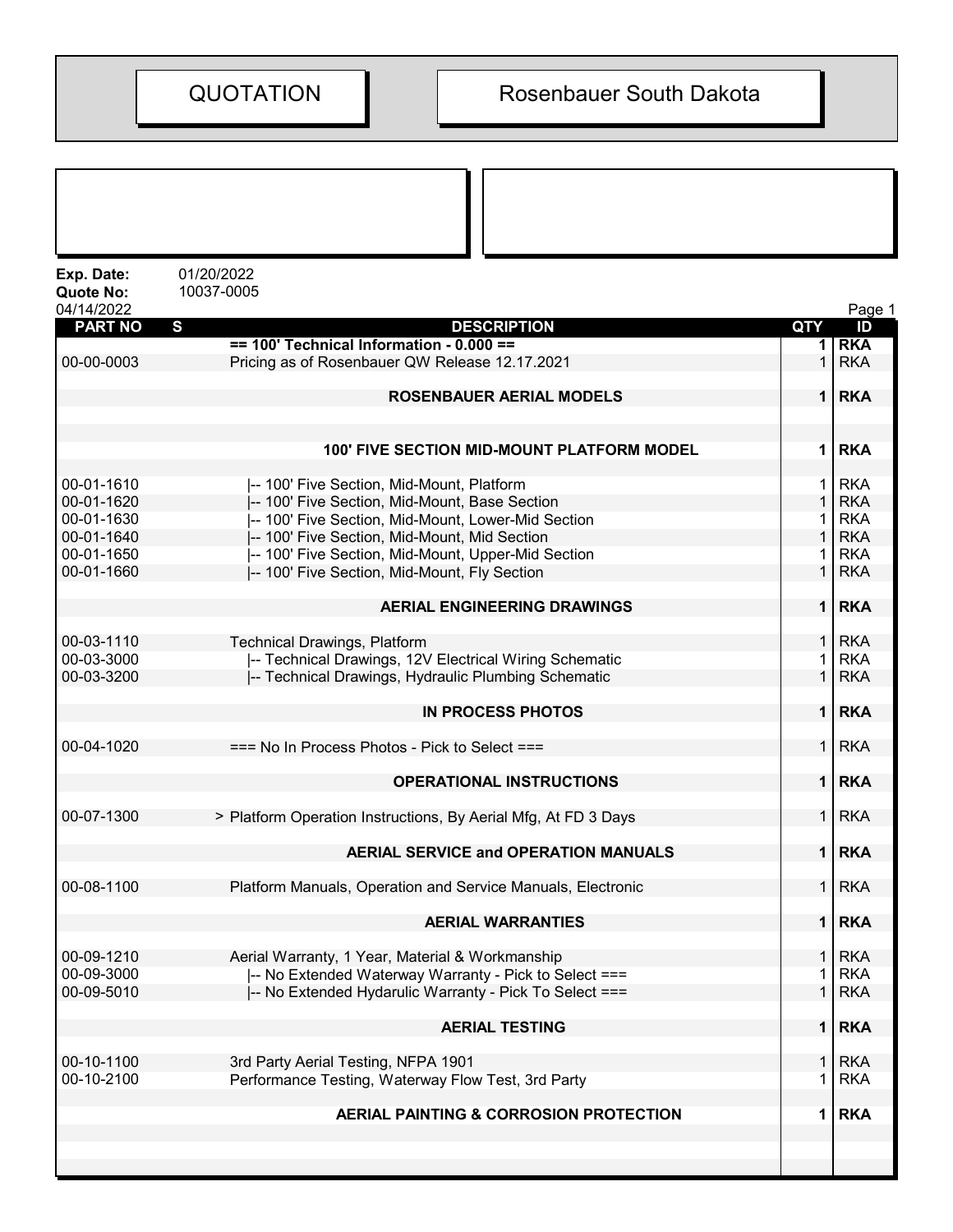| 04/14/2022     |   |                                                                                |                | Page 2     |
|----------------|---|--------------------------------------------------------------------------------|----------------|------------|
| <b>PART NO</b> | S | <b>DESCRIPTION</b>                                                             | <b>QTY</b>     | ID         |
| 01-00-1410     |   | Outriggers, Galvanized, Beam Inner, Jack Tube Pad                              | 1.             | <b>RKA</b> |
| 00-09-8625     |   | -- Outrigger, Galvanized Warranty, 25 Year                                     | 1              | <b>RKA</b> |
| 01-00-1700     |   | <b>Torque Box Galvanized</b>                                                   |                | <b>RKA</b> |
| 00-09-8425     |   | -- Torque Box, Galvanized Warranty, 25 Year                                    |                | <b>RKA</b> |
| 01-00-2145     | S | > Galvanized All Sections and Paint the Base Section Only, FNLA 30074          |                | <b>RKA</b> |
| 00-09-2230     |   | -- Aerial Structural Design Warranty, 25 Years                                 | 1              | <b>RKA</b> |
| 00-09-7075     |   | -- Aerial Ladder Section, Paint Warranty, 1 Year                               | 1              | <b>RKA</b> |
| 00-09-8200     |   | -- Aerial Ladder Sections, Galvanized Warranty, 25 Years                       | 1              | <b>RKA</b> |
| 01-00-1335     |   | -- Pltfrm Bskt Frame Galv, Frame and Skins Painted, Match Ladder Sections<br>> | 1              | <b>RKA</b> |
| 10-05-1200     |   | -- Aerial Ladder Bed, HD, S/S Scuff Plate                                      | 1              | <b>RKA</b> |
|                |   | $== 100'$ Base Components - 0.000 ==                                           | 1              | <b>RKA</b> |
|                |   |                                                                                |                |            |
|                |   |                                                                                |                |            |
| 10-03-1000     |   | Rung Cover, High-Traction Material                                             | 1.             | <b>RKA</b> |
| 10-05-1100     |   | Aerial Wear Pads, Between Telescoping Sections                                 | 1              | <b>RKA</b> |
| 10-06-1200     |   | Sign Panel Brackets, Aerial                                                    | 1              | <b>RKA</b> |
| 10-06-1752     |   | -- Provsisions for Backlit Sign Panels<br>>                                    | 1              | <b>RKA</b> |
| 10-06-1800     |   | > Rosenbauer "R" Cradle Sign Brackets                                          | 1              | <b>RKA</b> |
| 10-06-1852     |   | -- Provisions for Cylinders Covers to be Backlit                               | 1              | <b>RKA</b> |
| 10-06-2040     |   | Base Markings, Indicate Extension Position, Black                              | 1              | <b>RKA</b> |
| 10-07-6140     |   | > Rescue Basket, Outside Base, w/Alum Box, Junkins: JSA-200                    | 1              | <b>RKA</b> |
| 10-08-3130     |   |                                                                                | 1              | <b>RKA</b> |
| 10-08-5200     |   | Platform Brthg Air System, DOT, (2)4500, (4)Outlets                            | 1              | <b>RKA</b> |
|                |   | -- Brthg Air System, Refill Valve, Quick Disconnect                            |                |            |
| 10-08-6200     |   | -- Brthg Air System, Air Outlet, Quick Cnct, T/table                           | 1              | <b>RKA</b> |
| 10-08-7560     |   | -- Brthng Air System, Smart Aerial Air Monitor System, T/Tbl-Bskt              | 1              | <b>RKA</b> |
| 10-09-1010     |   | -- Breathing Air Bottle(s) Color, Same as Ladder Sections                      | 1              | <b>RKA</b> |
| 10-09-2010     |   | -- Breathing Air Bottle(s) Marking Color, Same as Extension Markings           |                | <b>RKA</b> |
|                |   | $== 100'$ Fly Compoents - 0.000 ==                                             | 1              | <b>RKA</b> |
| 00-01-1670     |   | 100' Five Section, Mid-Mount, Platform Basket                                  |                | <b>RKA</b> |
| 00-02-1920     |   | -- Rear Third Door                                                             | 1              | <b>RKA</b> |
| 49-05-0100     |   | -- Platform, Lighting, LED                                                     | 1              | <b>RKA</b> |
| 49-05-1000     |   | -- Platform Basket, Components, Self Leveling                                  | 1              | <b>RKA</b> |
| 49-05-1120     |   | -- Platform Basket, 8" Extension                                               | 1              | <b>RKA</b> |
| 49-05-2100     |   | -- Platform Extending Arms                                                     | 1              | <b>RKA</b> |
| 49-05-3000     |   | -- Mansaver Bar, FRC, Installed Platform Opening                               | 1              | <b>RKA</b> |
| 49-05-4055     |   | -- Platform Basket, Storage Box, (1) Built In, (1) Side                        | 1              | <b>RKA</b> |
| 49-05-5000     |   | -- Bumpers, Platform Step, Rubber                                              |                | <b>RKA</b> |
| 82-48-1040     | S | -- Tip Lights, Platform, (2), Whelen: Micro Pioneer MPPBBS                     | 1              | <b>RKA</b> |
| 82-48-1100     |   | -- === NO 120V Tip Lights - Pick to Select ===                                 | 1              | <b>RKA</b> |
| 82-48-1220     |   | -- Platform DOT Travel Lights: Mid-Mounts                                      | 1              | <b>RKA</b> |
| 82-49-1140     |   | -- Platform Basket Warning Lights: Whelen TION T-Series                        | 1              | <b>RKA</b> |
| 82-49-1210     |   | -- Pltfrm Bskt Wrng Lts: Whelen (2)Frnt, (1)Each Side                          | 1              | <b>RKA</b> |
| 82-49-1310     |   | -- Platform Basket Warning Lights: Activate Turntable & Cab<br>>               | 1              | <b>RKA</b> |
| 82-49-1710     |   | -- Platform Basket Warning Lights, Color: Red TIONR                            | 1              | <b>RKA</b> |
| 82-49-3000     |   | -- === NO 120V Scene Lights Under the Platform - Pick to Select ===            | 1              | <b>RKA</b> |
| 82-49-4100     |   | -- === NO Telescopic Lights - Pick to Select ===                               | 1              | <b>RKA</b> |
| 85-49-1100     |   | -- Receptacle, Pltfrm Bskt, 120V, 15A, (1)Circuit, (1)Outlet                   | 1              | <b>RKA</b> |
| 86-45-2600     |   | -- === NO Platform Marker Lights - Pick to Select ===                          | 1              | <b>RKA</b> |
| 45-02-1000     |   | === NO Roof Ladder, Bolt On, Mnt Bracket, Inside Fly Section - Pick to Select  | 1              | <b>RKA</b> |
|                |   | $==$                                                                           |                |            |
| 45-03-1030     |   | Pike Pole, Weld Plates, Tip of Fly                                             | 1.             | <b>RKA</b> |
| 45-03-1110     |   | === NO Axe Bolt On Mounting Brackets - Pick to Select ===                      | 1              | <b>RKA</b> |
| 45-03-2000     |   | === NO Halligan/Rubbish Tool - Pick to Select ===                              | 1              | <b>RKA</b> |
|                |   | $== 100'$ Aerial Rotation System - 0.000 ==                                    | 1              | <b>RKA</b> |
|                |   |                                                                                |                |            |
|                |   |                                                                                |                |            |
|                |   | <b>AERIAL ROTATION SYSTEM</b>                                                  | 1 <sup>1</sup> | <b>RKA</b> |
|                |   |                                                                                |                |            |
| 50-00-1400     |   | Platform Rotation System, 48" Bearing, 30 Bolts, Platform                      | $\mathbf{1}$   | <b>RKA</b> |
| 50-00-2010     |   | Panel Language: English                                                        |                | <b>RKA</b> |
| 50-01-1525     |   | Smart Aerial Control, Platform, Turntable, Command Pedestal                    | 1              | <b>RKA</b> |
|                |   |                                                                                |                |            |
|                |   |                                                                                |                |            |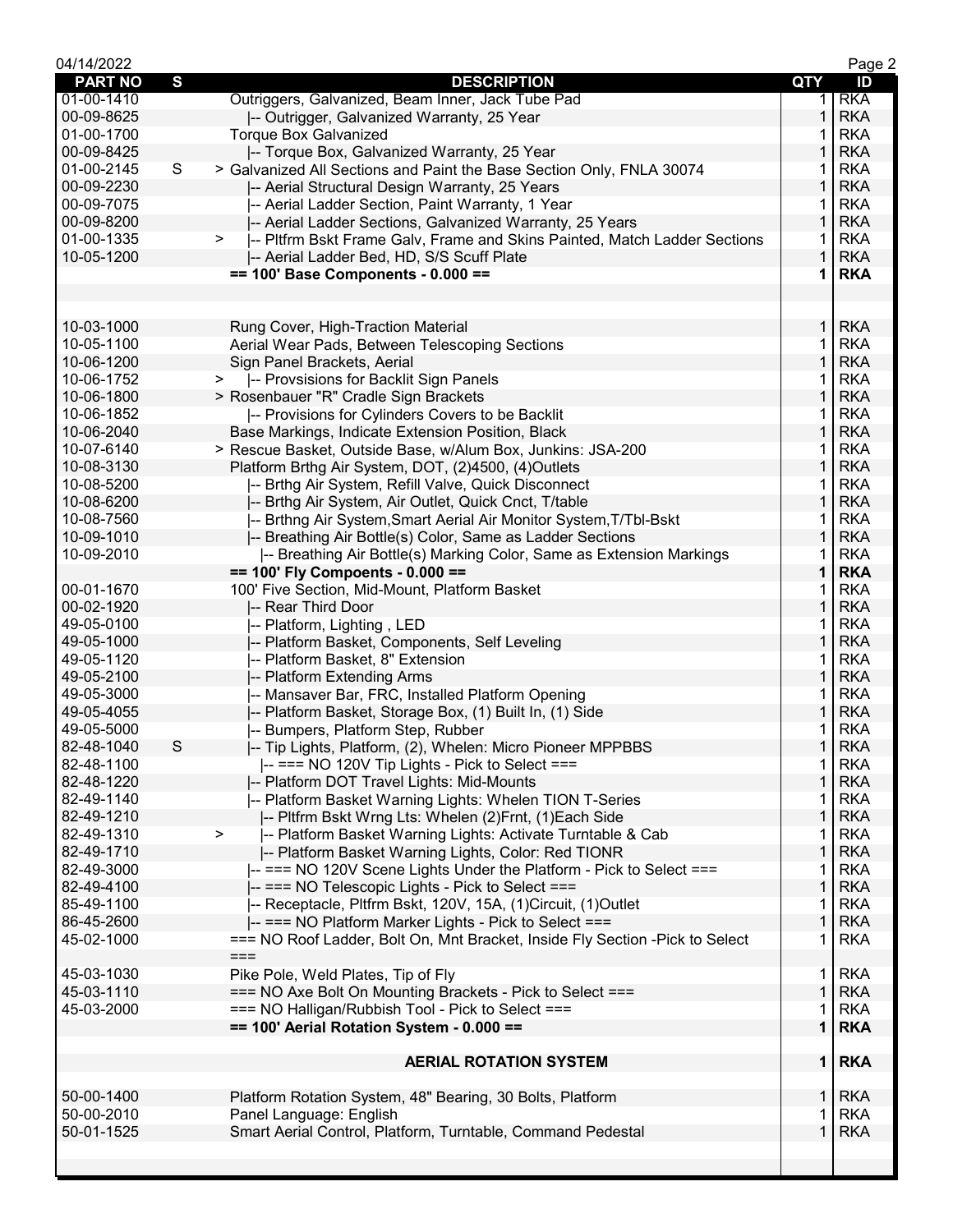| 04/14/2022     |                                                                              |                | Page 3     |
|----------------|------------------------------------------------------------------------------|----------------|------------|
| <b>PART NO</b> | S<br><b>DESCRIPTION</b>                                                      | QTY            | ID         |
| 50-01-1800     | -- Pedestal Location, Driver Side                                            | 1.             | <b>RKA</b> |
| 50-01-1900     | -- Aerial Gauges & Visual Display, Feet/Gallons                              | 1              | <b>RKA</b> |
| 50-02-1010     | -- Command Pedestal Lid                                                      |                | <b>RKA</b> |
| 50-02-1030     | -- Platform, Vinyl Cover, Screen & Joystick                                  | 1              | <b>RKA</b> |
| 50-06-1220     | -- Turntable, Three Sided                                                    | 1              | <b>RKA</b> |
|                |                                                                              | $\mathbf{1}$   |            |
| 01-00-2020     | -- Handrails on Turntable, Steel, Line-X Black                               |                | <b>RKA</b> |
| 01-00-2053     | -- Handrail Orientation; Straight with Lit Crossmember                       | 1.             | <b>RKA</b> |
| 01-00-2062     | -- Lit Crossmember Color; Red                                                | $\mathbf{1}$   | <b>RKA</b> |
| 50-08-1220     | -- Safety Bars, FRC, (2), Swing Up At Turntable Openings                     | 1              | <b>RKA</b> |
| 50-08-1410     | -- Mansaver Bar Color; Yellow                                                | 1              | <b>RKA</b> |
| 50-08-1300     | -- === No Saw Storage Box on the Turntable - Pick to Select ===              | 1              | <b>RKA</b> |
| 50-11-1220     | -- Turntable, Control Stand & Lid, Line-X Black                              | 1              | <b>RKA</b> |
| 50-11-1410     | -- Turntable Control Lid/Door Ajar                                           | 1.             | <b>RKA</b> |
| 65-04-1115     | -- Outrigger Control Screen, Smart Aerial                                    | $\mathbf{1}$   | <b>RKA</b> |
| 90-01-2200     | -- Hydraulic System, Filter, High Pressure                                   | 1              | <b>RKA</b> |
| 90-01-3210     |                                                                              | $\mathbf{1}$   | <b>RKA</b> |
|                | -- Hydraulic System, Return Filter, Low Pressure                             |                |            |
| 50-07-1100     | Warning Label, Ladder Control Stands                                         | 1              | <b>RKA</b> |
| 50-17-1200     | Air Horn Button, Turntable Panel                                             | 1              | <b>RKA</b> |
| 50-20-1100     | === NO Aerial Lubrication Automatic System - Pick to Select ===              | 1              | <b>RKA</b> |
|                | $== 100'$ Torque Box Components - 0.000 ==                                   | $\mathbf 1$    | <b>RKA</b> |
|                |                                                                              |                |            |
|                | <b>TORQUE BOX COMPONENTS</b>                                                 | 1 <sup>1</sup> | <b>RKA</b> |
|                |                                                                              |                |            |
| 60-00-1120     | <b>Torque Box</b>                                                            | $\mathbf 1$    | <b>RKA</b> |
|                | $== 100'$ Outriggers & Stabilizers - 0.000 ==                                | 1              | <b>RKA</b> |
|                |                                                                              |                |            |
|                | <b>OUTRIGGERS and STABILIZERS</b>                                            | $\mathbf 1$    | <b>RKA</b> |
|                |                                                                              |                |            |
| 65-01-1200     | <b>Outriggers, Smart Aerial Components</b>                                   | $\mathbf{1}$   | <b>RKA</b> |
| 65-02-1230     | Outriggers, 2 Front Out-Down, 2 Rear Out-Down                                | $\mathbf{1}$   | <b>RKA</b> |
|                |                                                                              |                |            |
| 65-02-2175     | > Front Outriggers Directly Behind Cab                                       | $\mathbf 1$    | <b>RKA</b> |
| 65-03-1300     | Short Jacking, Smart Aerial                                                  | $\mathbf{1}$   | <b>RKA</b> |
| 65-07-1120     | > Outrigger Plates, Auxiliary, 1-1/2" Plastic, Magnetic                      | 1              | <b>RKA</b> |
| 65-09-1250     | Ladder & Outrigger Stowed, Light in Cab                                      | 1              | <b>RKA</b> |
|                | == 100' Waterway & Capabilities - 0.000 ==                                   | 1              | <b>RKA</b> |
|                |                                                                              |                |            |
|                | <b>AERIAL PERFORMANCE CAPABILITIES</b>                                       | $\mathbf 1$    | <b>RKA</b> |
|                |                                                                              |                |            |
| 70-00-1320     | Performance Capabilities, Pltfrm, 2000 GPM, -12/+75                          | 1              | <b>RKA</b> |
| 70-00-1430     | -- Waterway 360 Degree 5" Swivel, 3-Port                                     | 1              | <b>RKA</b> |
| 70-01-1320     | -- Waterway, Alum, Pltfrm, 5.5"OD Base, 5"LM, 4.5"Mid, 4"UM, 3.5"Fly         | 1              | <b>RKA</b> |
| 70-01-1710     | -- Waterway Color; Aluminum                                                  | 1              | <b>RKA</b> |
| 70-02-1230     | -- Waterway, Akron, 5" Butterfly Valve, Electricall Operated                 | 1              | <b>RKA</b> |
| 70-13-1202     | -- Wireless Radio Remote: Platform, Monitor(s), & Outriggers                 | 1              | <b>RKA</b> |
|                |                                                                              |                |            |
| 65-04-1425     | -- Outrigger Control Valves, Electric, Proportional, (4) Out-Down            | 1              | <b>RKA</b> |
| 65-06-1300     | -- Outriggers, Automatic Self-Leveling, (4) Extending Outriggers             | 1              | <b>RKA</b> |
| 65-06-1420     | -- All Jacks Up Switch                                                       | 1              | <b>RKA</b> |
| 70-17-1026     | -- Monitor, Akron, 3486, Elec, StreamMaster II with AVM                      | 1              | <b>RKA</b> |
| 70-17-1140     | I-- Nozzle, Akron, 5178, 2000 GPM                                            | 1              | <b>RKA</b> |
| 70-18-1640     | -- Monitor Color, Akron Red                                                  | 1              | <b>RKA</b> |
| 90-20-1001     | -- === No Camera - Pick to Select ===                                        | 1              | <b>RKA</b> |
| 70-03-1210     | Waterway, Relief Valve, 2.5", Above Turntable                                | 1              | <b>RKA</b> |
| 70-04-1100     | > Waterway, Relief Valve & Drain Valve                                       | 1              | <b>RKA</b> |
|                | == 100' Electrical System - 0.000 ==                                         | 1              | <b>RKA</b> |
| 80-01-1000     | Platform Converter Package, Standard                                         | 1              | <b>RKA</b> |
| 80-01-2130     | Intercom, 2-Station, Turntable & Platform, Atkinson: AD26C & AD26D           | 1              | <b>RKA</b> |
|                |                                                                              |                |            |
| 80-09-1020     | Light Housing Color; Black                                                   | 1              | <b>RKA</b> |
| 80-10-1230     | S<br>Tracking Lights, Base Section, (2), Whelen: Micro Pioneer MPPBBS        | 1              | <b>RKA</b> |
| 80-11-0000     | $\left  \text{---} \right $ === NO 120V Tracking Lights - Pick to Select === | 1              | <b>RKA</b> |
| 80-14-1200     | Ladder Bed Cradle Lights, (2), LED, Whelen: 3SC0CDCR                         | 1              | <b>RKA</b> |
|                |                                                                              |                |            |
|                |                                                                              |                |            |